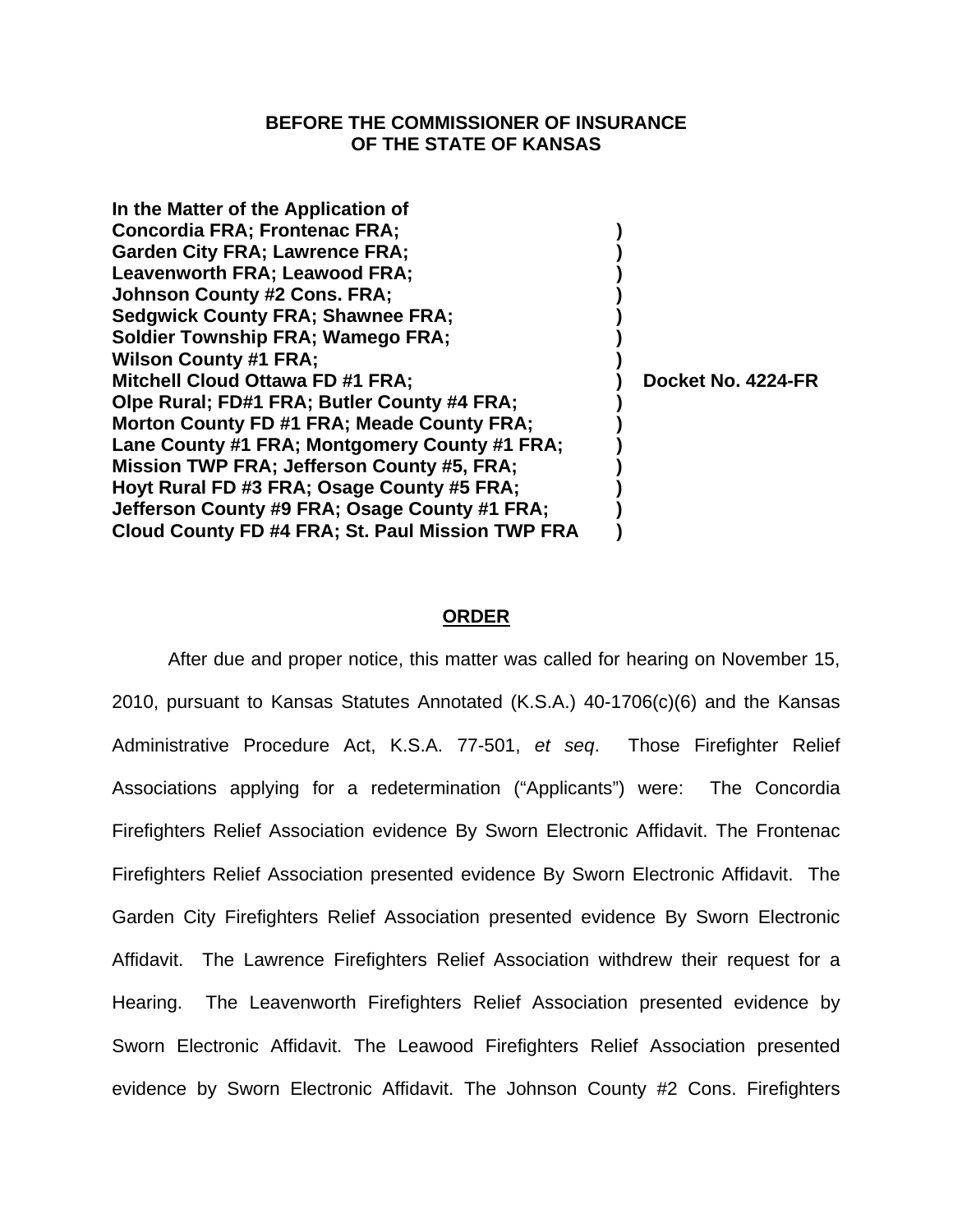Relief Association presented evidence by Sworn Electronic Affidavit. The Sedgwick County presented evidence by Sworn Electronic Affidavit. The Shawnee Firefighters Relief Association presented evidence by Sworn Electronic Affidavit. The Soldier Township Firefighters Relief Association presented evidence by Sworn Electronic Affidavit. The Wamego Firefighters Relief Association withdrew their request for a Hearing. The Wilson County #1 Firefighters Relief Association presented evidence by Sworn Electronic Affidavit. The Mitchell Cloud Ottawa FD #1 Firefighters Relief Association presented evidence by Sworn Electronic Affidavit. The Olpe Rural Firefighters Relief Association presented evidence by Sworn Electronic Affidavit. The Butler County #4 Firefighters Relief Association presented evidence by Sworn Electronic Affidavit. The Morton County FD #1 Firefighters Relief Association presented evidence by Sworn Electronic Affidavit. The Meade County Firefighters Relief Association presented evidence by Sworn Electronic Affidavit. The Lane County #1 Firefighters Relief Association presented evidence by Sworn Electronic Affidavit. The Montgomery County #1 Firefighters Relief Association presented evidence by Sworn Electronic Affidavit. The Mission TWP Firefighters Relief Association presented evidence by Sworn Electronic Affidavit. The Jefferson County #5 Firefighters Relief Association presented evidence by Sworn Electronic Affidavit. The Hoyt Firefighters Relief Association presented evidence at the hearing. The Osage County #5 Firefighters Relief Association presented evidence by Sworn Electronic Affidavit. The Jefferson County #9 Firefighters Relief Association presented evidence by Sworn Electronic Affidavit. The Osage County #1 Firefighters Relief Association presented evidence by Sworn Electronic Affidavit. The Cloud County FD #4 Firefighters Relief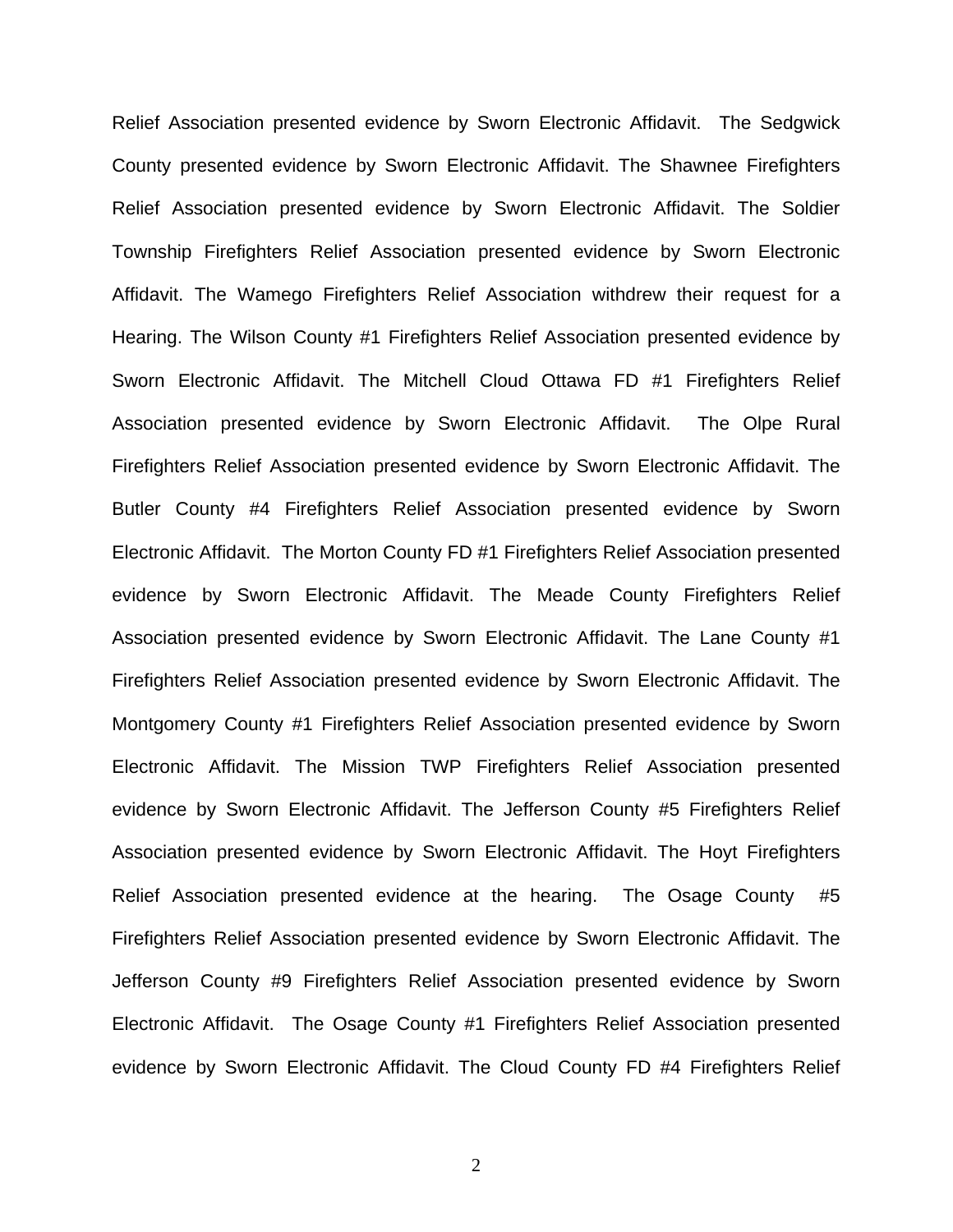Association presented evidence by Sworn Electronic Affidavit. The St Paul Mission TWP Firefighters Relief Association presented evidence by Sworn Electronic Affidavit.

 Bob Tomlinson, Assistant Commissioner, was the Presiding Officer duly appointed by Commissioner Praeger.

 The Kansas Insurance Department was represented by John Wine, Staff Attorney, and John Boyd, administering the Firefighter Relief Association regulatory activities for the Kansas Insurance Department.

 Appearing on behalf of the Hoyt Firefighters Relief Association were Ed Kester and Jerry Harter. Appearing on behalf of the Kansas State Firefighters Association was President Andy Moffitt.

 Said Presiding Officer, being fully advised in the premises and giving due consideration to the evidence presented, makes the following preliminary findings of fact, conclusions of law, and determination of public policy:

#### **Findings of Fact**

1. At issue is the 2011 and future distributions of the Firefighters Relief Fund to firefighters relief associations throughout the State of Kansas pursuant to the Firefighters Relief Act, K.S.A. 40-1701, *et seq.* Applicants are contending that changed circumstances exist to warrant a redetermination of proportionate amounts payable to all firefighters relief associations from the Firefighters Relief Fund pursuant to K.S.A. 40- 1706. **Exempt property** was not included in the evidence or used for computation of assessed tangible property valuations in accordance with K.S.A. 40-1706 (c) (6) and K.A.R. 40-10-2 (d) excluding exempt property.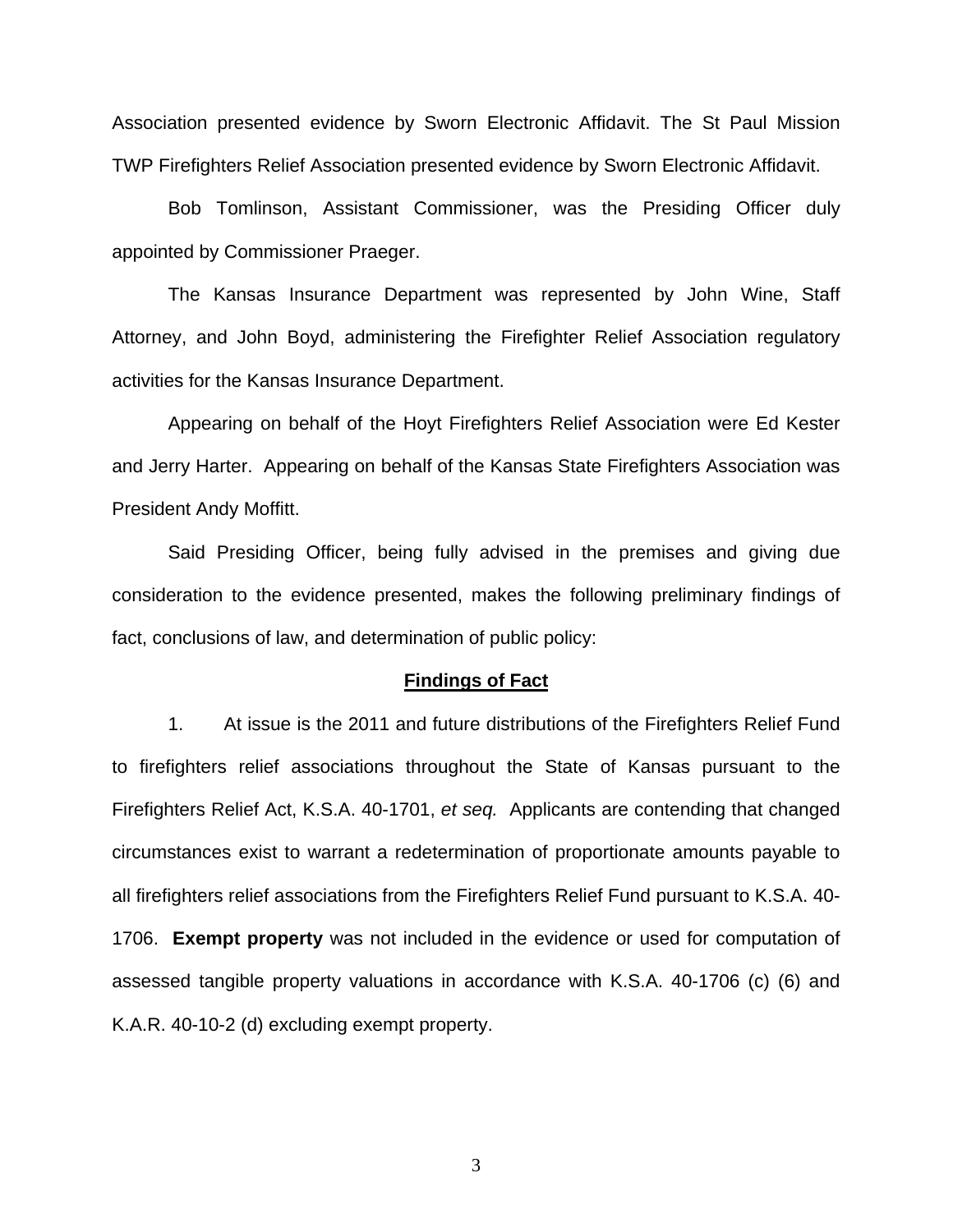2. Presenting evidence of changed circumstances were Concordia FRA; Frontenac FRA; Garden City FRA; Lawrence FRA; Leavenworth FRA; Leawood FRA; Johnson County #2 Cons. FRA; Sedgwick County FRA; Shawnee FRA; Soldier Township FRA; Wamego FRA; Wilson County #1 FRA; Mitchell Cloud Ottawa FD #1 FRA; Olpe Rural FD#1 FRA; Butler County #4 FRA; Morton County FD #1 FRA; Meade County FRA; Lane County #1 FRA; Montgomery County #1 FRA; Mission TWP FRA; Jefferson County #5, FRA; Hoyt Rural FD #3 FRA; Osage County #5 FRA; Jefferson County #9 FRA; Osage County #1 FRA; Cloud County FD #4 FRA; St. Paul Mission TWP FRA. These FRAs have not requested redetermination in the past 3 years.

3. The Concordia Firefighters Relief Association offered evidence in support of a finding of a population of 5,109 and assessed tangible property valuation of \$24,893,233.

4. The Frontenac Firefighters Relief Association offered evidence in support of a finding of a population of 3,194 and assessed tangible property valuation of \$20,506,124.

5. The Garden City Firefighters Relief Association offered evidence in support of a finding of a population of 42,074 and assessed tangible property valuation of \$451,133,347.

 6. The Lawrence Firefighters Relief Association withdrew its application for redetermination.

7. The Leavenworth Firefighters Relief Association offered evidence in support of a finding of a population of 34,729 and assessed tangible property valuation of \$204,688,891.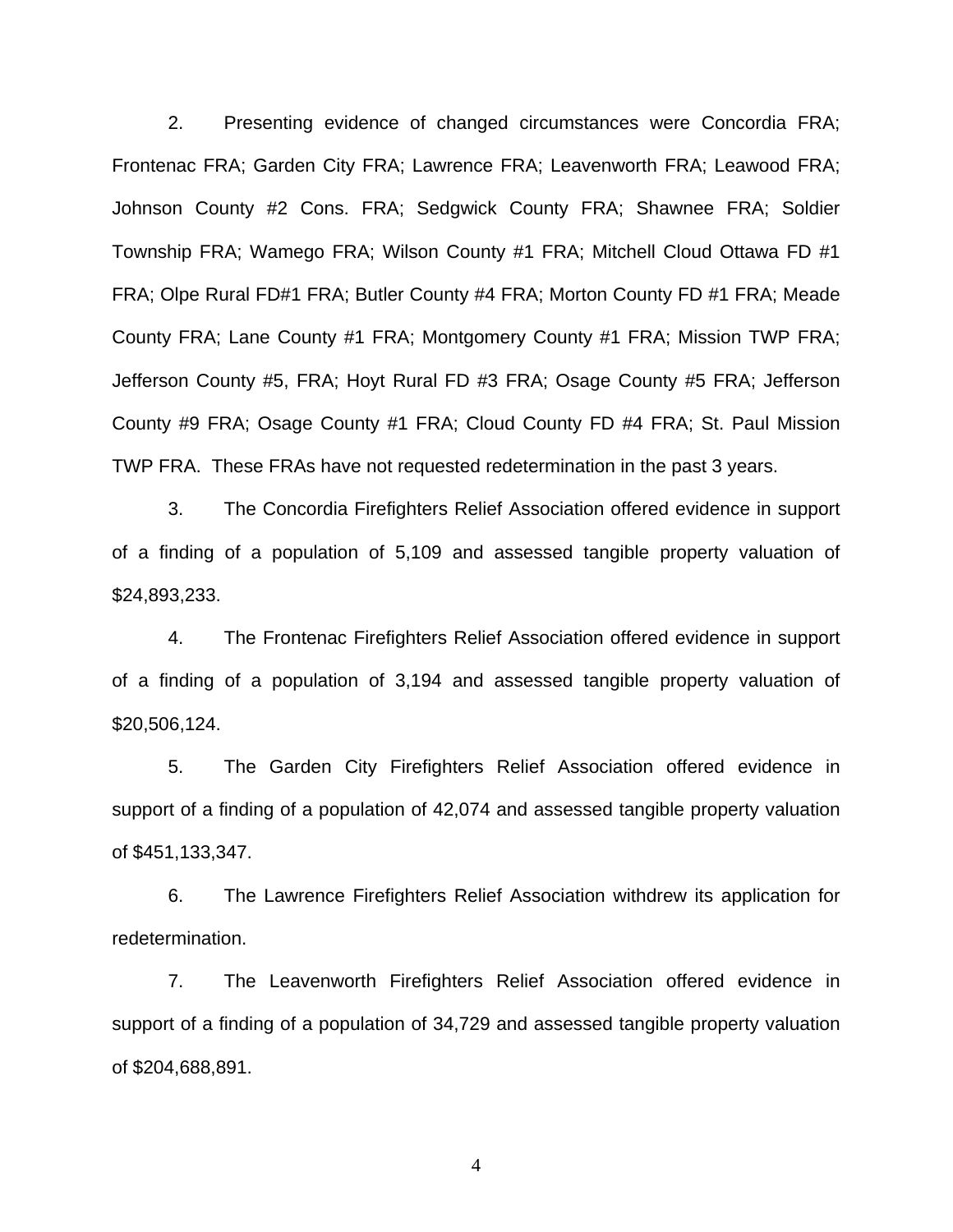8. The Leawood Firefighters Relief Association offered evidence in support of a finding of a population of 31,766 and assessed tangible property valuation of \$734,409,862 since.

9. The Johnson CO #2 Cons. Firefighters Relief Association offered evidence in support of a finding of a population of 48,138 and assessed tangible property valuation of \$711,819,845.

10. The Sedgwick CO Firefighters Relief Association was not able to offer evidence in support of a finding of population or assessed tangible property valuation

11. The Shawnee Firefighters Relief Association offered evidence in support of a finding of a population of 61,712 and assessed tangible property valuation of \$646,105,292.

12. The Soldier Township Firefighters Relief Association offered evidence in support of a finding of a population of 13,624 and assessed tangible property valuation of \$135,133,263.

13. The Wamego Firefighters Relief Association withdrew its application for redetermination.

14. The Wilson County #1 Firefighters Relief Association offered evidence in support of a finding of a population of 13,624 and assessed tangible property valuation of \$135,133,263.

15. The Mitchell Cloud Ottawa FD #1 Firefighters Relief Association offered evidence in support of a finding of a population of 412 and assessed tangible property valuation of \$7,173,026.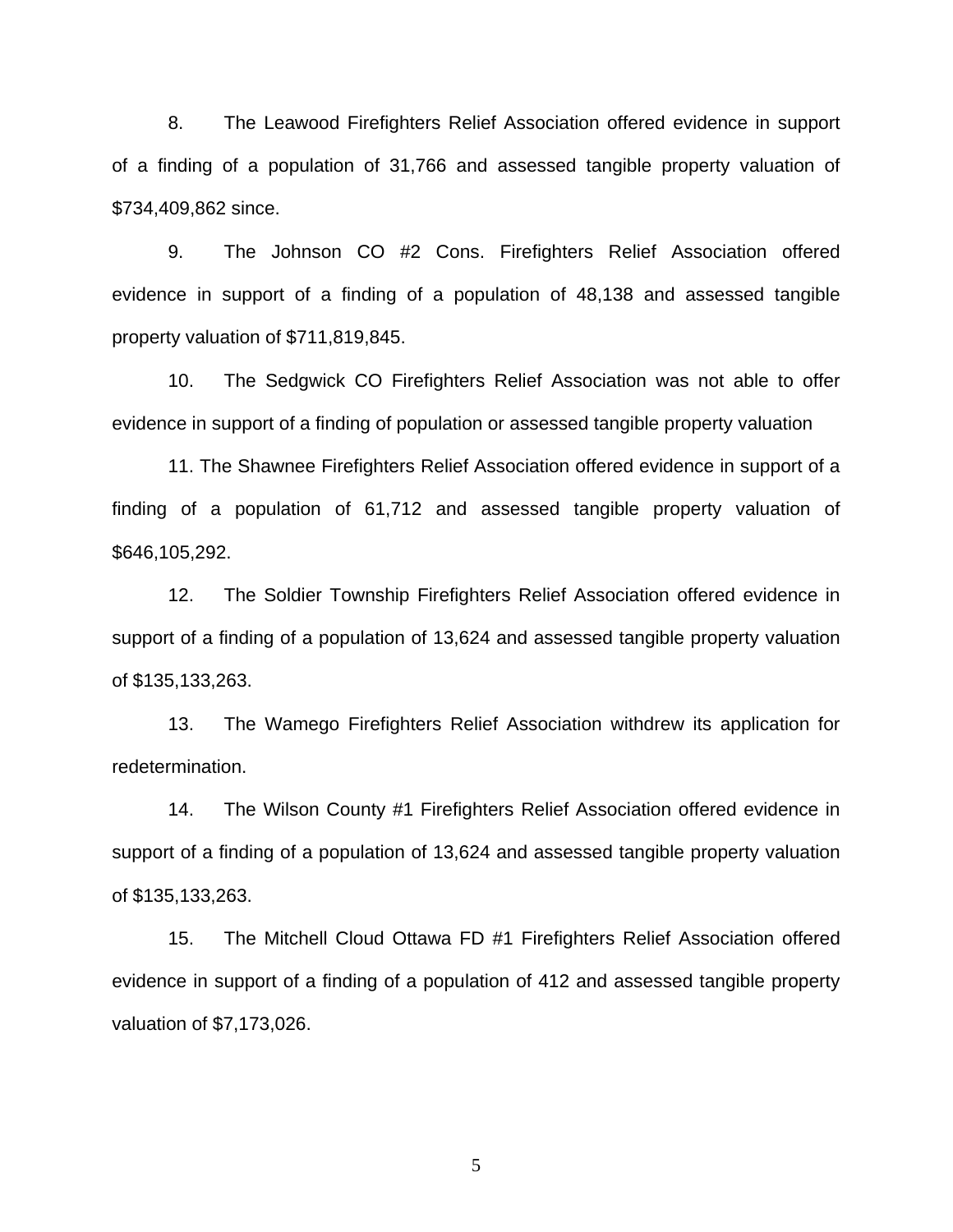16. The Olpe Rural FD #1 Firefighters Relief Association did not offer evidence in support of population or assessed tangible property valuation

17. The Butler CO #4 Firefighters Relief Association offered evidence in support of a finding of a population of 363 and assessed tangible property valuation of \$4,595,826.

18. The Morton Co FD #1 Firefighters Relief Association offered evidence in support of a finding of a population of 3,031 and assessed tangible property valuation of \$135,055,658.

19. The Meade County Firefighters Relief Association offered evidence in support of a finding of a population of 1,177 and assessed tangible property valuation of \$96,063,985.

20. The Lane Co #1 Firefighters Relief Association offered evidence in support of a finding of a population of 1,742 and assessed tangible property valuation of \$54,718,492.

21. The Montgomery CO #1 Firefighters Relief Association offered evidence in support of a finding of a population of 10,278 and assessed tangible property valuation of \$184,123,774.

22. The Mission TWP Firefighters Relief Association offered evidence in support of a finding of a population of 9,029 and assessed tangible property valuation of \$95,313,266.

23. The Jefferson County #5 Firefighters Relief Association offered evidence support of a finding of a in population of 3,130 and assessed tangible property valuation of \$28,453,328.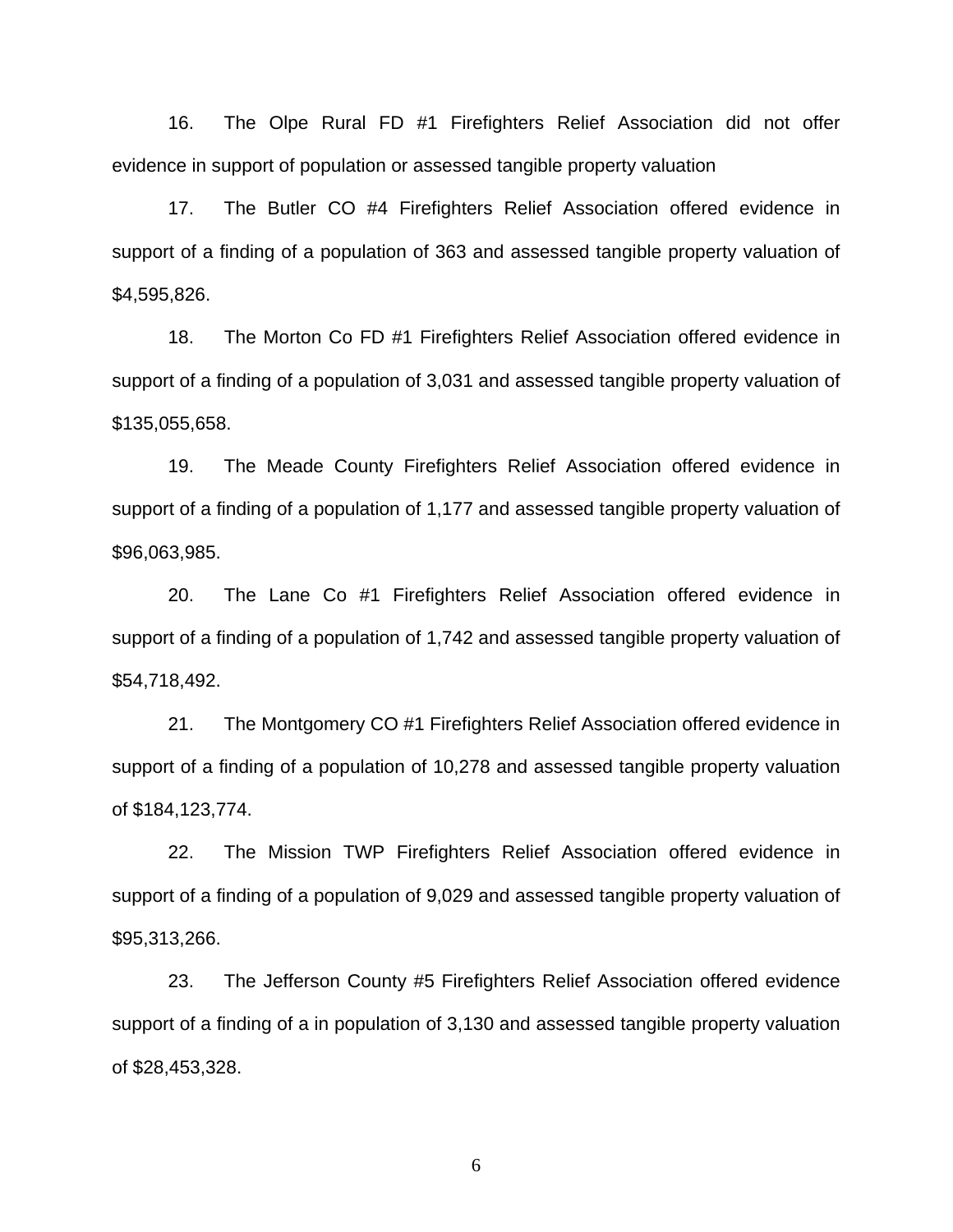24. The Hoyt Firefighters Relief Association offered evidence in support of a finding of a population of 2,294 and assessed tangible property valuation of \$16,077,663.

25. The Osage CO #5 Firefighters Relief Association offered evidence in support of a finding of a population of 2,306 and assessed tangible property valuation of \$18,646,814.

26. The Jefferson County #9 Firefighters Relief Association offered evidence in support of a finding of a population of 3,065 and assessed tangible property valuation of \$21,856,009.

27. The Osage CO #1 Firefighters Relief Association offered evidence in support of a finding of a population of 4,188 and assessed tangible property valuation of \$23,999,845.

28. The Cloud County FD #4 Relief Association offered evidence in support of a finding of a population of 1,192 and assessed tangible property valuation of \$19,291,965.

29. The St. Paul Mission Firefighters Relief Association offered evidence in support of a finding of a population of 1,267 and assessed tangible property valuation of \$7,508,625.

30. The presiding officer finds that the Kansas Department of Revenue does not yet have available the data necessary to verify the above property valuation information and that additional evidence is necessary to establish population for Sedgwick County and Olpe Firefighter Relief Associations. The presiding officer therefore finds that it is necessary to keep the record open and for the FRA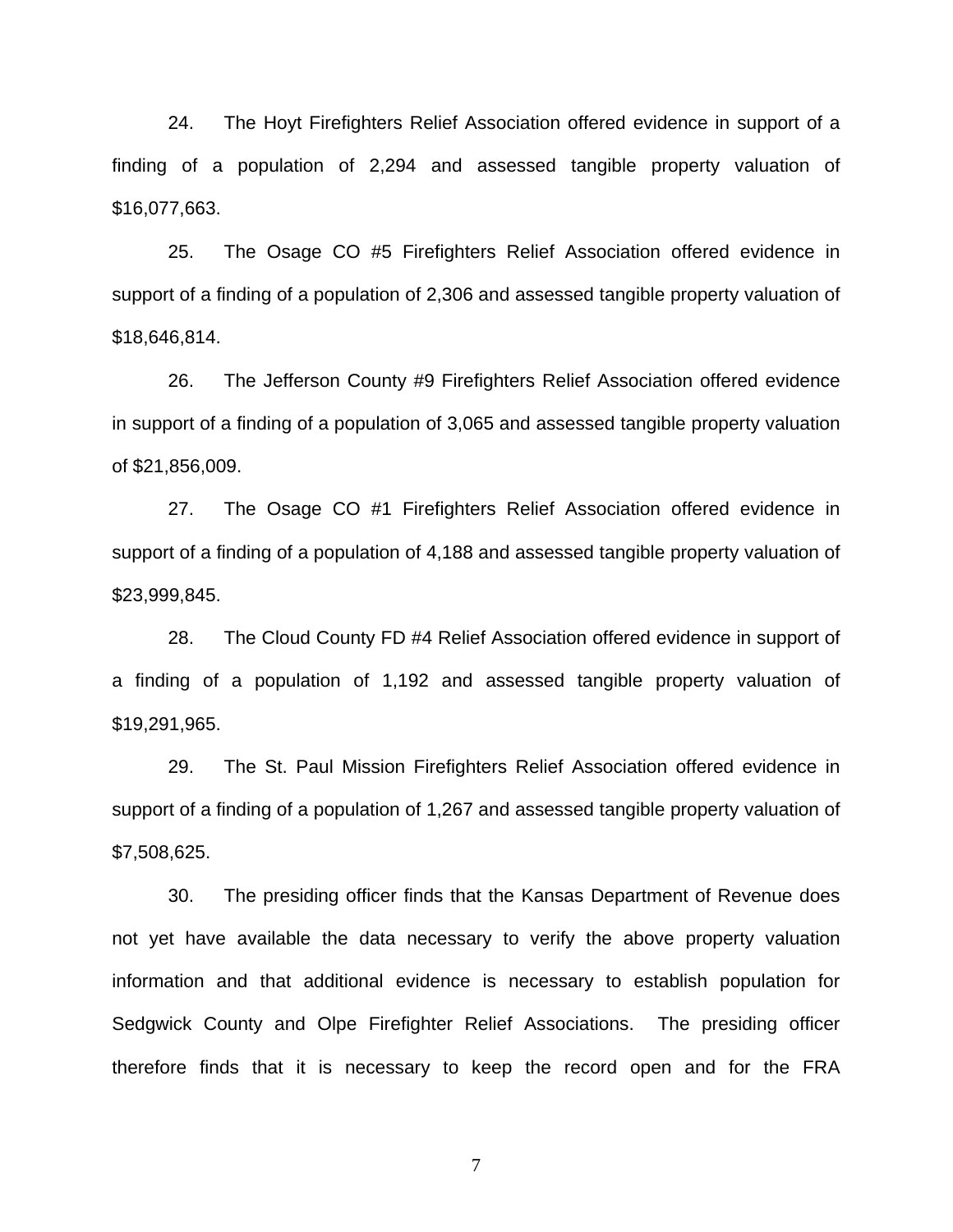Administrator to review additional evidence to verify or establish the above population or valuation amounts and admit additional evidence as necessary.

### **Conclusions of Law**

31. Based upon the information presented by Applicants and available to the Commissioner of Insurance, and subject to the limitations discussed herein, changed circumstances are found to exist for the Applicants as noted above, to support a redetermination of the proportionate amounts payable to all firefighters relief associations from the Firefighters Relief Fund for 2010 and future distributions pursuant to the Firefighters Relief Act, specifically K.S.A. 40-1706(c)(6).

 32. K.S.A. 40-1706(c)(6), which gives the Commissioner of Insurance the authority to redetermine the proportionate amounts payable to all firefighters relief associations, is silent as to the specific method by which the Commissioner is to make such a redetermination after hearing. The statute gives the Commissioner the discretion to determine how the redetermination is to be made.

 33. Applicants presented evidence that the increased population and/or assessed tangible property valuation was not on record with the Kansas Insurance Department in 1983. Pursuant to K.S.A. 40-1706 (c)(6), the amount of increase has been evaluated so as not to recognize the effects of the 1989 statewide reappraisal conducted pursuant to K.S.A. 79-1496, *et seq*., and the amendments thereto.

34. To redetermine the proportionate amount payable to all firefighters relief associations, the Commissioner has previously determined and continues to hold that the additional population and assessed tangible property valuation added above shall be treated separately, as a nonreceiving association, and these figures of the additional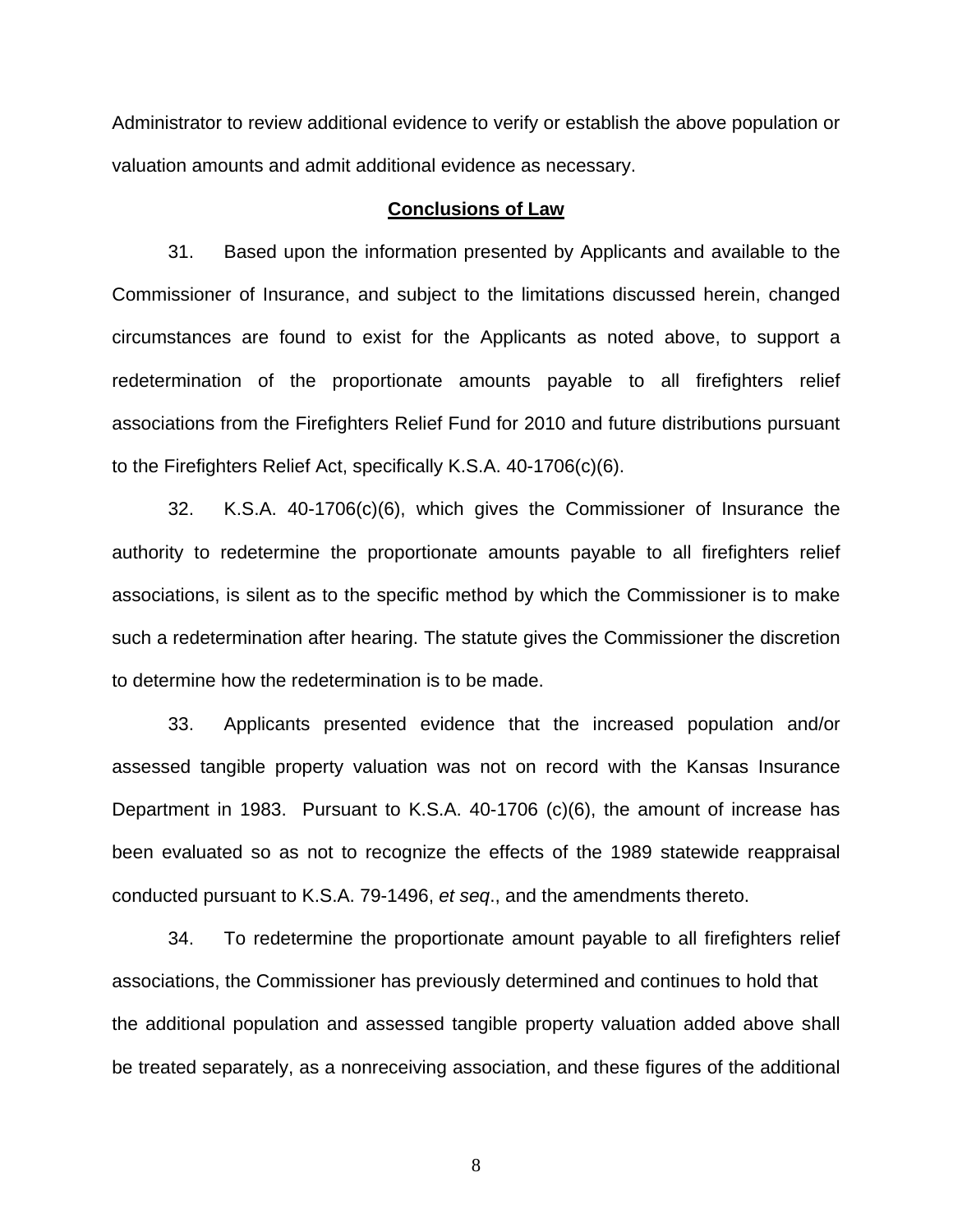population and assessed tangible property valuation of each association will be placed into the formula used to determine the proportionate amounts payable to nonreceiving associations, as contained in K.S.A. 40-1706(c)(5).

35. The procedure described above shall affect the proportionate amount payable to all firefighters relief associations.

36. Associations that were deemed to have withdrawn their application did not file an application for redetermination as provided by K.S.A. 40-1706(c) and were not considered for redetermination for purposes of this hearing and are not prohibited from being considered for redetermination next year.

37. Associations that gave the Department notice of their intent to apply for redetermination but submitted documents after the statutory deadline are not deemed to have filed an application as required by K.S.A. 40-1706(c) and are not prohibited from being considered for redetermination next year.

#### **Determination of Public Policy**

1. The presiding officer previously ordered that from 2009 and forward that the distribution to the FRAs that redetermine in the state of Kansas will be calculated by a formula based on the population and Assessed Tangible Property Valuation in accordance with K.S.A. 40-1706 (a) (5) (A) and K.A.R. 40-10-2 (d):

• 50% of the distribution is based on the population of the respective FRA in comparison to the entire population as certified to the secretary of state on July 1.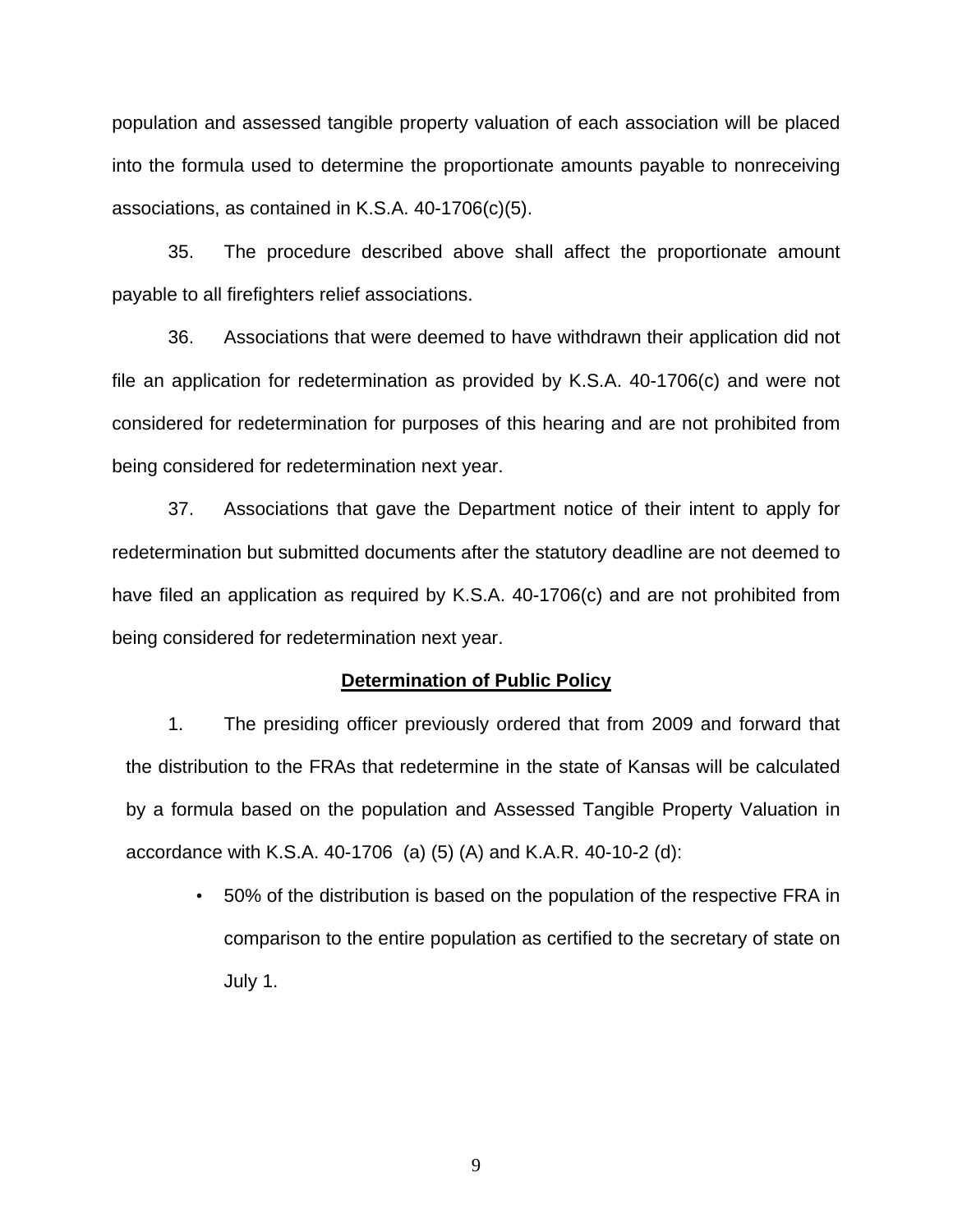• 50% of the distribution is based on the assessed tangible property valuation of each FRA in proportion to the entire state of Kansas as reported by the County Clerks on the November 1 tax rolls.

2. **State Total Tangible Property Valuation** obtained from the State Department of Revenue Annual Statistical Report of Property Assessment.

3. **Kansas Certified Population** from the Secretary of State July 1 of each calendar year.

## **IT IS THEREFORE, BY THE COMMISSIONER OF INSURANCE, ORDERED THAT:**

1. Changed circumstances exist as to all Applicants identified above, to warrant a redetermination of the proportionate amounts payable to all firefighters relief associations, subject to changes made based on additional evidence as discussed above.

 2. The additional population and assessed tangible property valuation of each applying firefighters relief association shall be individually placed into the formula as described in the "Determination of Public Policy" paragraph used to calculate shares of distribution. The resulting amount will be added to the amount that the applying association would receive as a receiving association's proportionate share of future distributions.

3. Each firefighters relief association shall receive their 2011 distribution amount calculated in accordance with K.S.A. 40-1706 on or about July, 2011.

4. The Commissioner of Insurance retains jurisdiction over this matter to issue any and all further Orders deemed appropriate or to take such further action necessary to dispose of this matter.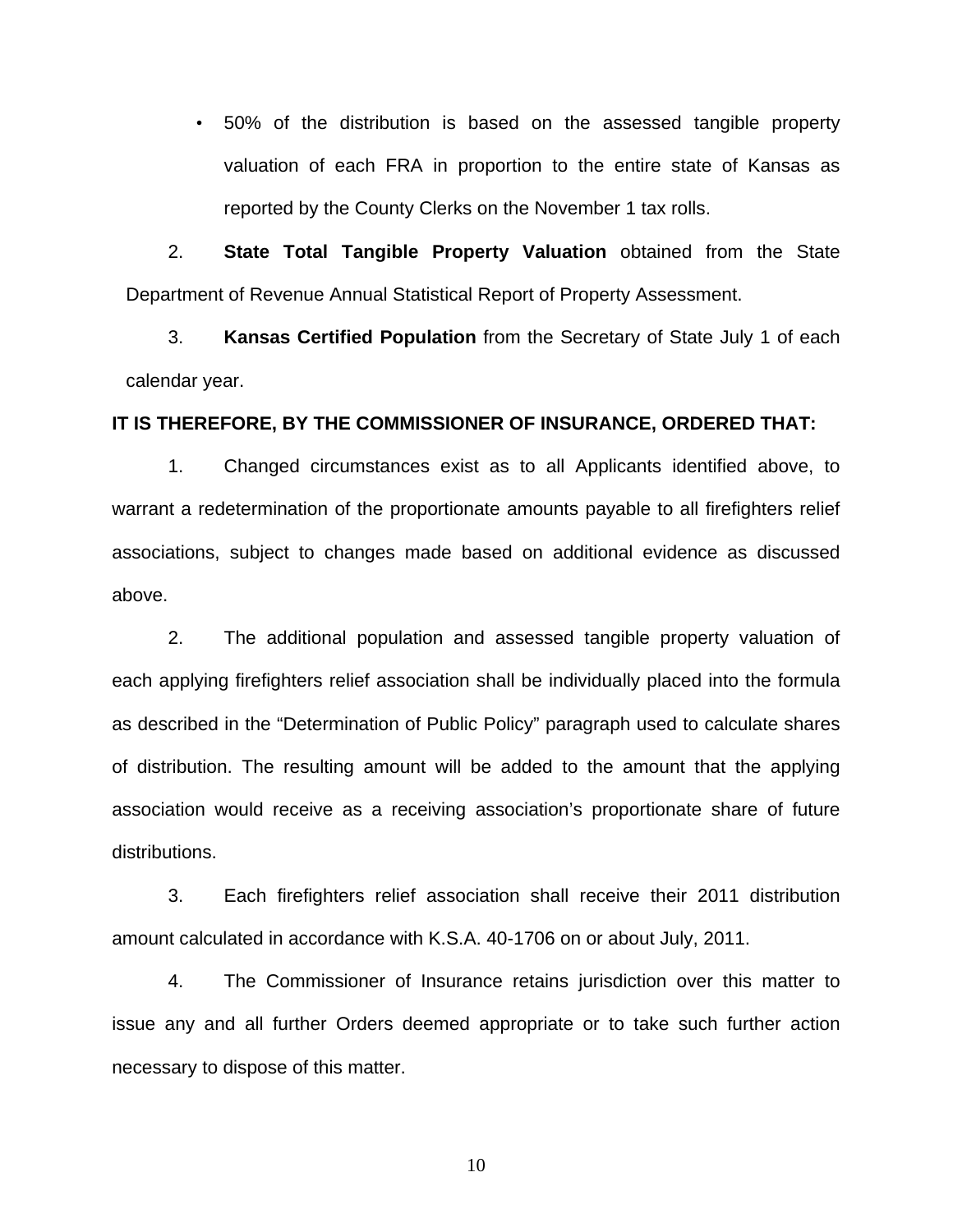**IT IS SO ORDERED THIS \_\_\_23rd\_\_ DAY OF NOVEMBER, 2010, IN THE CITY OF TOPEKA, COUNTY OF SHAWNEE, STATE OF KANSAS.** 



\_/s/ Sandy Praeger\_\_\_\_\_\_\_\_\_\_\_\_\_\_\_\_

Commissioner of Insurance

\_/s/ Robert M. Tomlinson\_\_\_\_\_\_\_\_\_\_\_

Robert M. Tomlinson

Assistant Commissioner

Presiding Officer

# **NOTICE OF RIGHTS**

Pursuant to K.S.A. §77-601 et seq. any party is entitled to judicial review to the extent that this order constitutes final agency action. The petition for judicial review must be filed within thirty (30) days of service of this Order (Plus three (3) days for service by mail pursuant to K.S.A. §77-531). In the event a party files a petition for judicial review pursuant to K.S.A. §77-613(e), the Agency Officer to be served on behalf of the Kansas Insurance Department is:

John W. Campbell, General Counsel Kansas Insurance Department 420 S.W. 9th Street Topeka, Kansas 66612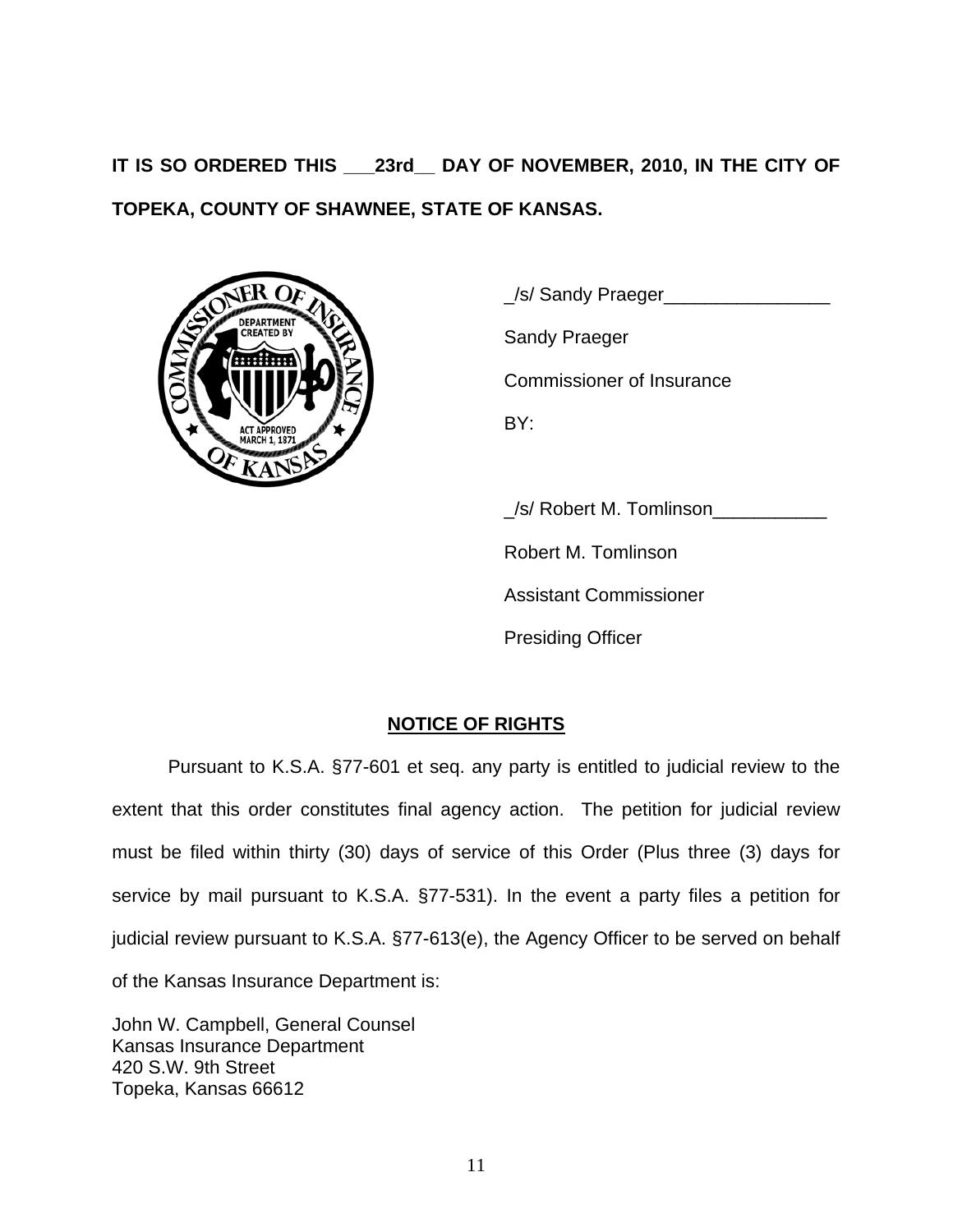# **Certificate of Service**

The undersigned hereby certifies that a true and correct copy of the above and foregoing Order was served by placing the same in the United States Mail, first class postage prepaid, on this \_\_23rd\_\_\_ day of November, 2010, addressed to the following:

Rick Knudsen CONCORDIA F R A 719 E 6TH ST CONCORDIA, KS 66901

John Zafuta FRONTENAC F R A 199 N CRAWFORD FRONTENAC, KS 66763

Daniel R Wimmer GARDEN CITY F R A 1608 VAN DITTIE DR GARDEN CITY, KS 67846

Gary Gutsch LAWRENCE F R A 2048 SHERRY BURLINGTON, KS 66839

Bruce A. Larison LEAVENWORTH F R A 2318 CAMBRIDGE ST LEAVENWORTH, KS 66048

James R. Walker LEAWOOD F R A 4800 TOWN CENTER DR LEAWOOD, KS 66211

Jeffrey W. Boddy JOHNSON CO #2 CONS F R A 3921 W 63RD ST PRAIRIE VILLAGE, KS 66208 Gary Cope Jr. JEFFERSON CO #5 F R A 2017 NE 74TH ST MERIDEN, KS 66512

Jerry A. Harter HOYT RURAL FD #3 F R A 15725 Q4 RD MAYETTA, KS 66509

Kevin l. Payne OSAGE CO #5 F R A PO BOX 636 LYNDON, KS 66451

Marie R. Meador JEFFERSON CO #9 F R A 204 GERTRUDE ST MCLOUTH, KS 66054

Kenneth J Buchholz OSAGE CO #1 F R A PO BOX 414 CARBONDALE, KS 66414

James Wilson CLOUD CO FD #4 F R A 520 E 10TH ST CONCORDIA, KS 66901

Mark Green ST PAUL MISSION TOWNSHIP F R A PO BOX 311 ST PAUL, KS 66771